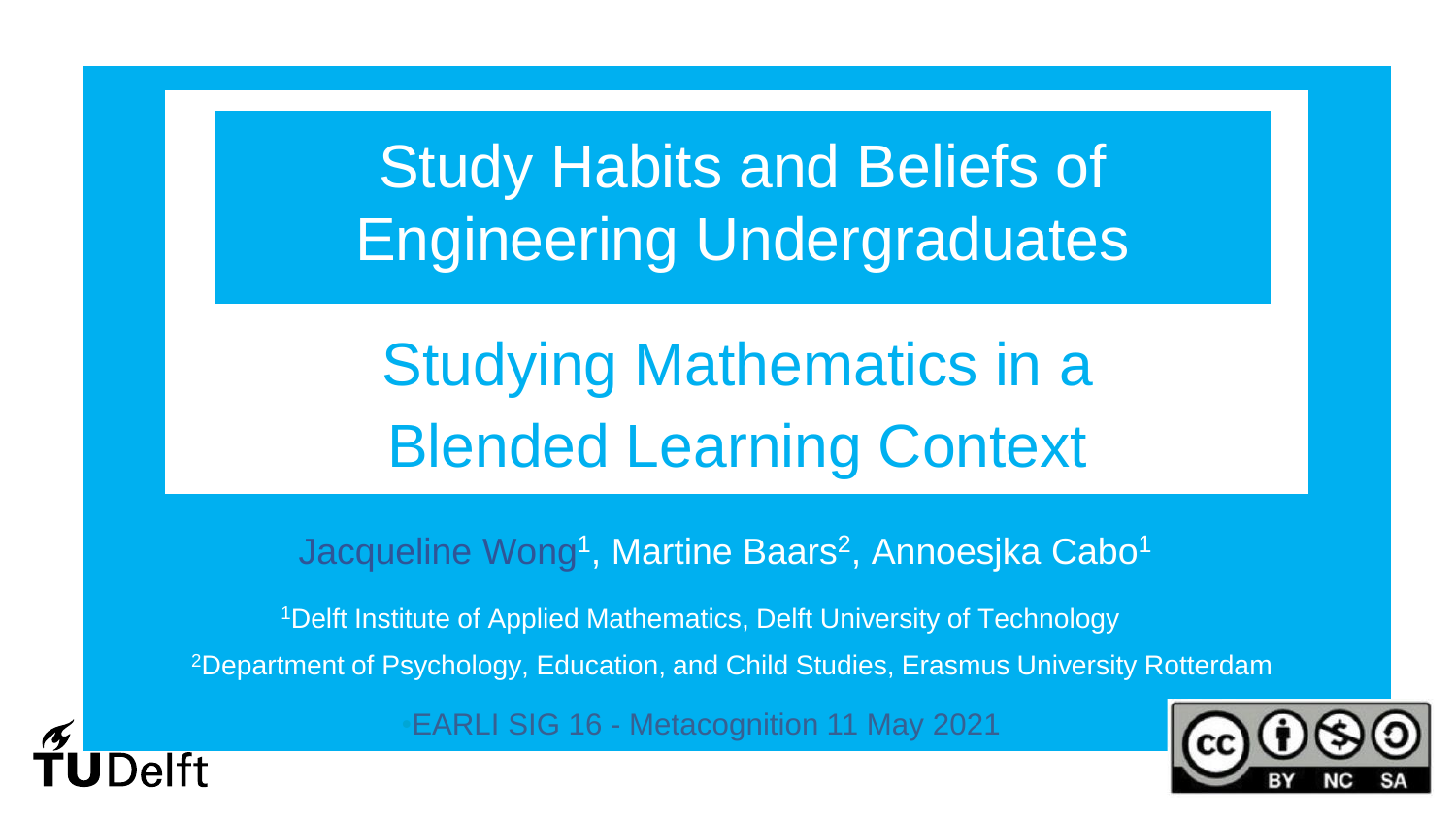# PRIME: PRogramme of Innovation in Mathematics Education



 $\widetilde{T}$ UDelft

For more information: https://www.tudelft.nl/en/eemcs/the-faculty/departments/applied-mathematics/education/prime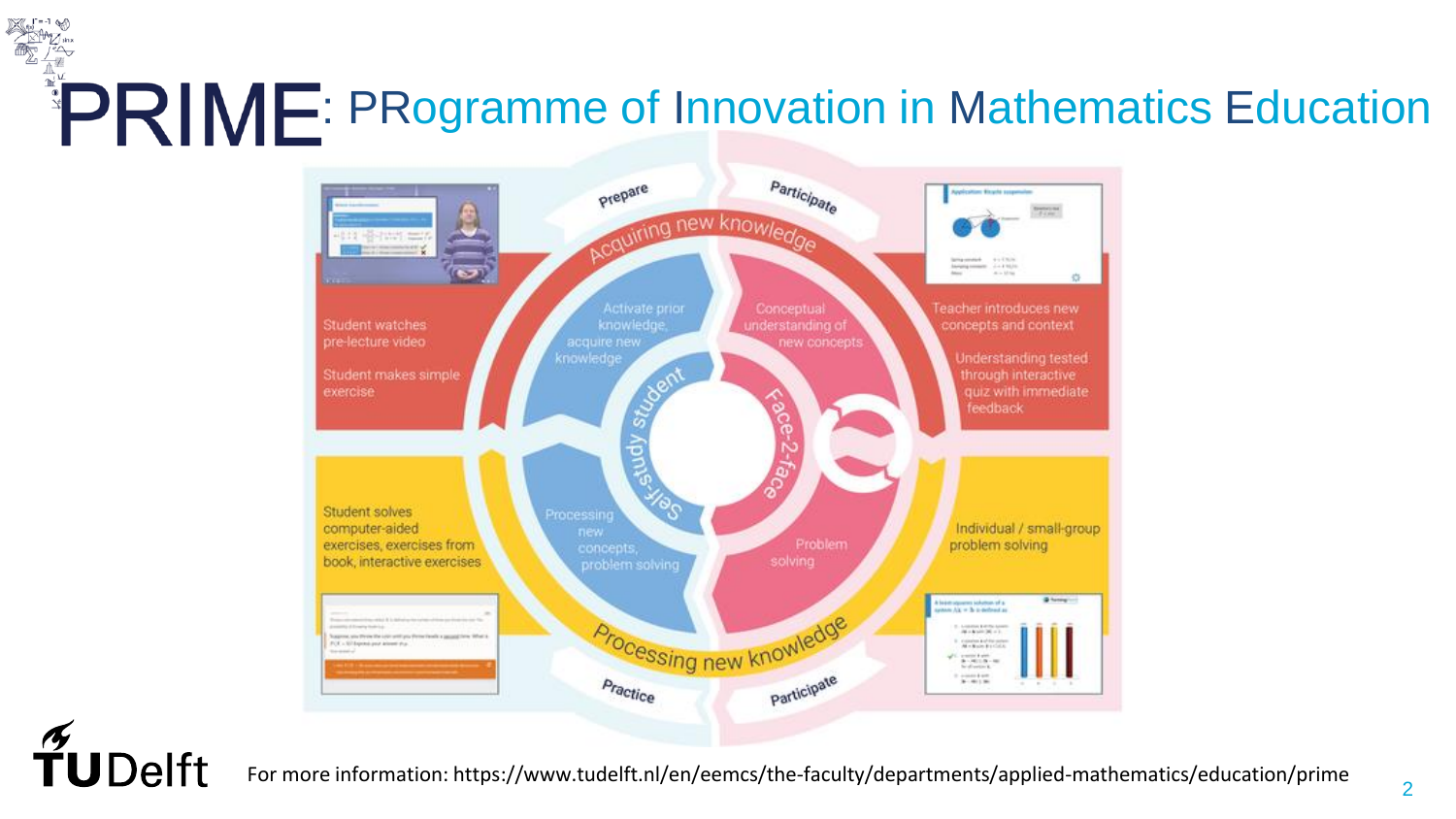#### Role of Self-Regulated Learning



TUDelft

**Performance Self-Control** Imagery Self-instruction Attention focusing Task strategies

**Self-Observation** Self-recording Self-experimentation

#### **Forethought**

**Task Analysis** Goal setting Strategic planning

#### **Self-Motivation Beliefs** Self-efficacy Outcome expectations

Intrinsic interest/value Learning goal orientation

#### **Self-Reflection**

**Self-Judgment** Self-evaluation Causal attribution

**Self-Reaction** Self-satisfaction/affect Adaptive/defensive

#### Zimmerman and Campillo (2003)

3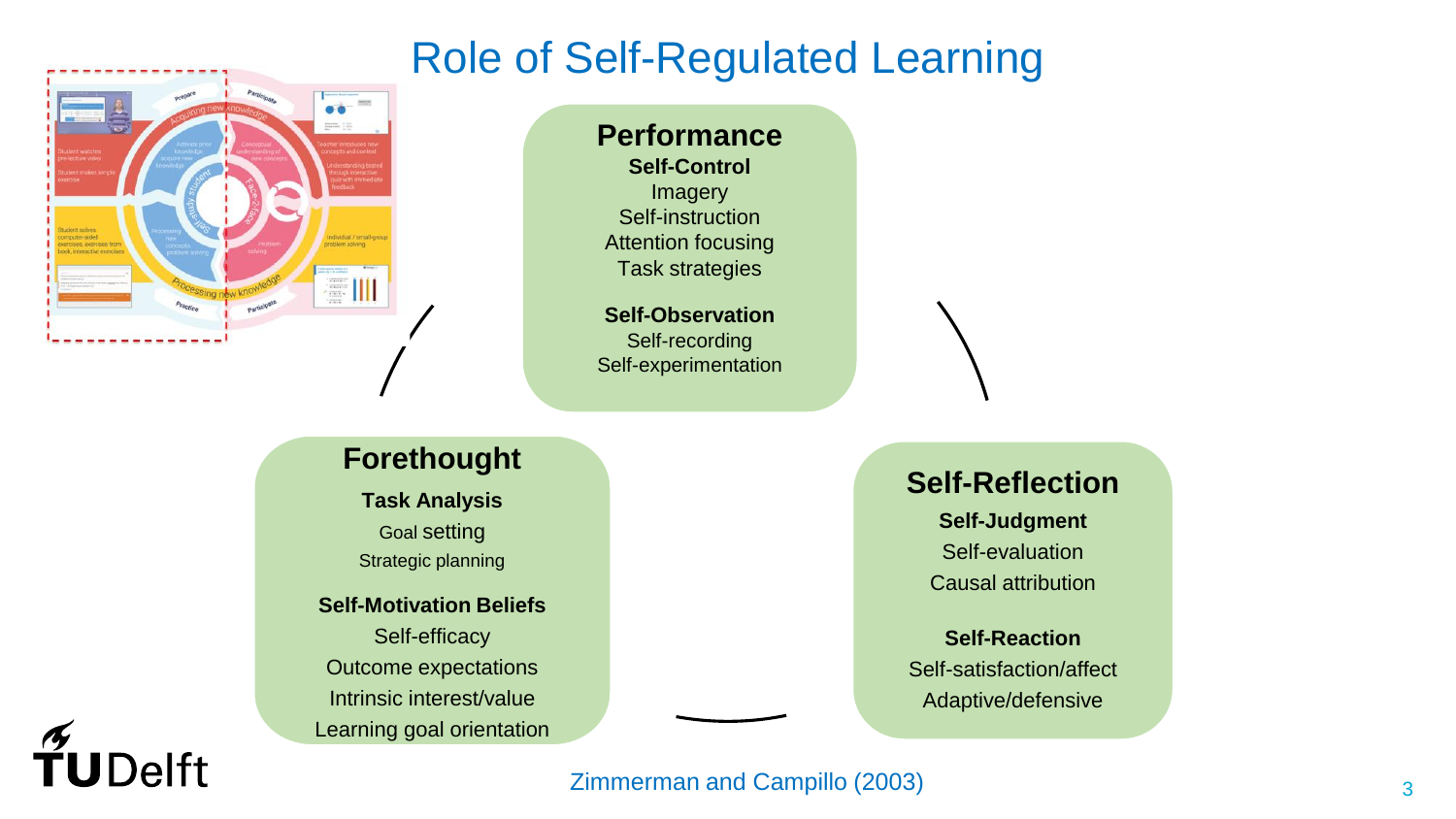Research Question:

1. What are the study habits of engineering undergraduates in blended mathematics courses?

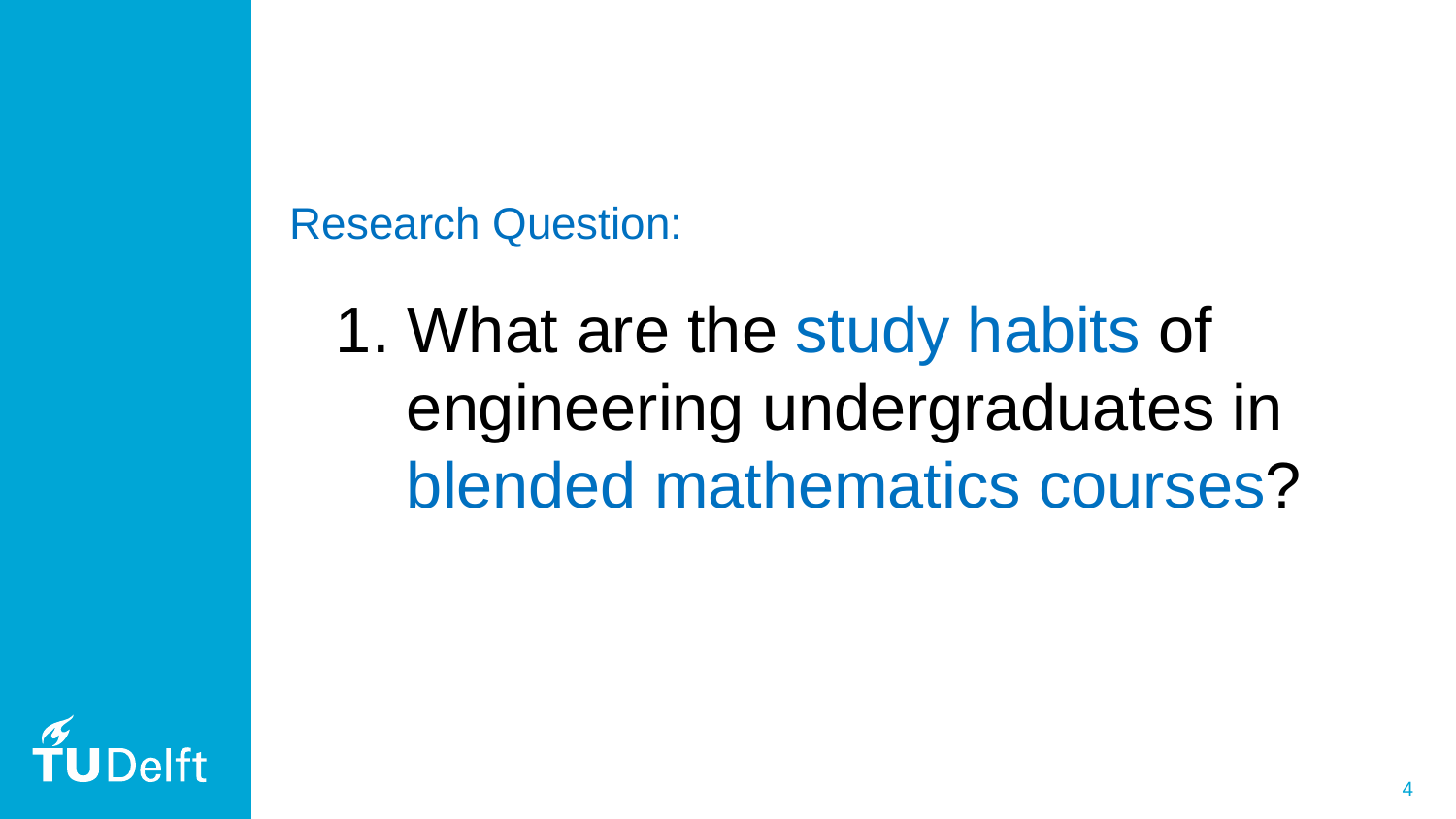## Comparing with previous studies…

|                                             |                                                                               | Hartwig &<br>Dunlosky (2012) | Gellar et al.<br>(2018) | <b>Current Study</b> |
|---------------------------------------------|-------------------------------------------------------------------------------|------------------------------|-------------------------|----------------------|
| Sample size                                 |                                                                               | 324<br>(70% females)         | 931                     | 286<br>$(70%$ males) |
| 1. How do you decide                        | Whatever's due soonest/overdue                                                |                              |                         |                      |
| what to study next?                         | Whatever I haven't studied for the longest<br>time                            |                              |                         |                      |
|                                             | Whatever I find interesting                                                   |                              |                         |                      |
|                                             | Whatever I feel I'm doing the worst in                                        |                              |                         |                      |
|                                             | I plan my study schedule ahead of time and I<br>study whatever I've scheduled |                              |                         |                      |
| 2. All other things<br>being equal, what do | Short answer exams                                                            |                              |                         |                      |
| you study more for?                         | Open-ended essay exams                                                        |                              |                         |                      |
|                                             | Multiple-choice exams                                                         |                              |                         |                      |
|                                             | About the same for all exam types                                             |                              |                         |                      |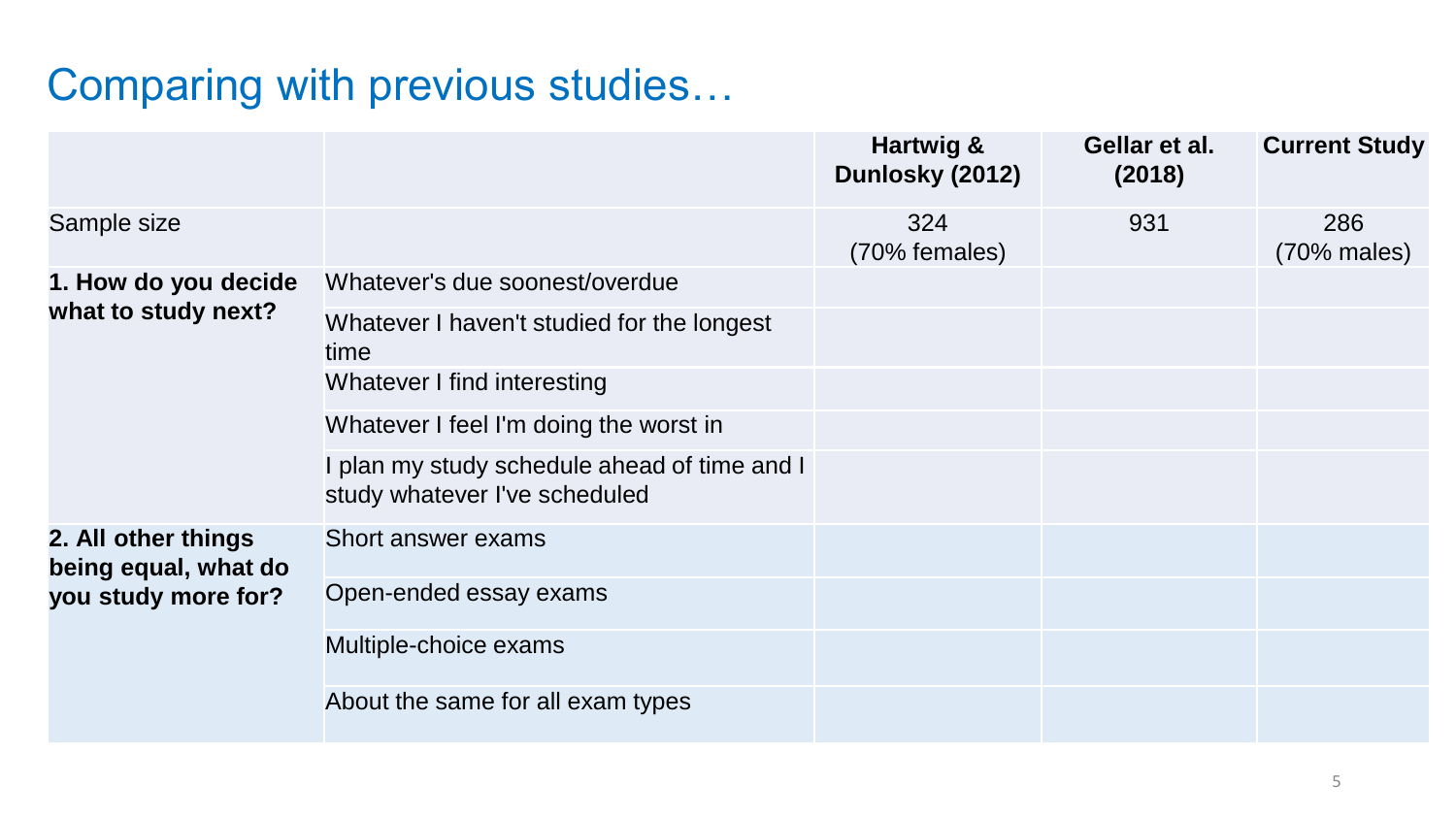#### Comparing with previous studies: **study decisions**

|                                             |                                                                               | Hartwig &<br>Dunlosky (2012) | Gellar et al.<br>(2018) | <b>Current Study</b> |
|---------------------------------------------|-------------------------------------------------------------------------------|------------------------------|-------------------------|----------------------|
| 1. How do you decide<br>what to study next? | Whatever's due soonest/overdue                                                | 56%                          | 58%                     | 41%                  |
|                                             | Whatever I haven't studied for the longest<br>time                            | 2%                           | 2%                      | 5%                   |
|                                             | Whatever I find interesting                                                   | 5%                           | 4%                      | 6%                   |
|                                             | Whatever I feel I'm doing the worst in                                        | 24%                          | 19%                     | 22%                  |
|                                             | I plan my study schedule ahead of time and I<br>study whatever I've scheduled | 13%                          | 17%                     | 27%                  |
| 2. All other things<br>being equal, what do | Short answer exams                                                            | 20%                          | 21%                     | 9%                   |
| you study more for?                         | Open-ended essay exams                                                        | -                            |                         | 31%                  |
|                                             | Multiple-choice exams                                                         | 25%                          | 24%                     | $1\%$                |
|                                             | About the same for all exam types                                             | 58%                          | 55%                     | 59%                  |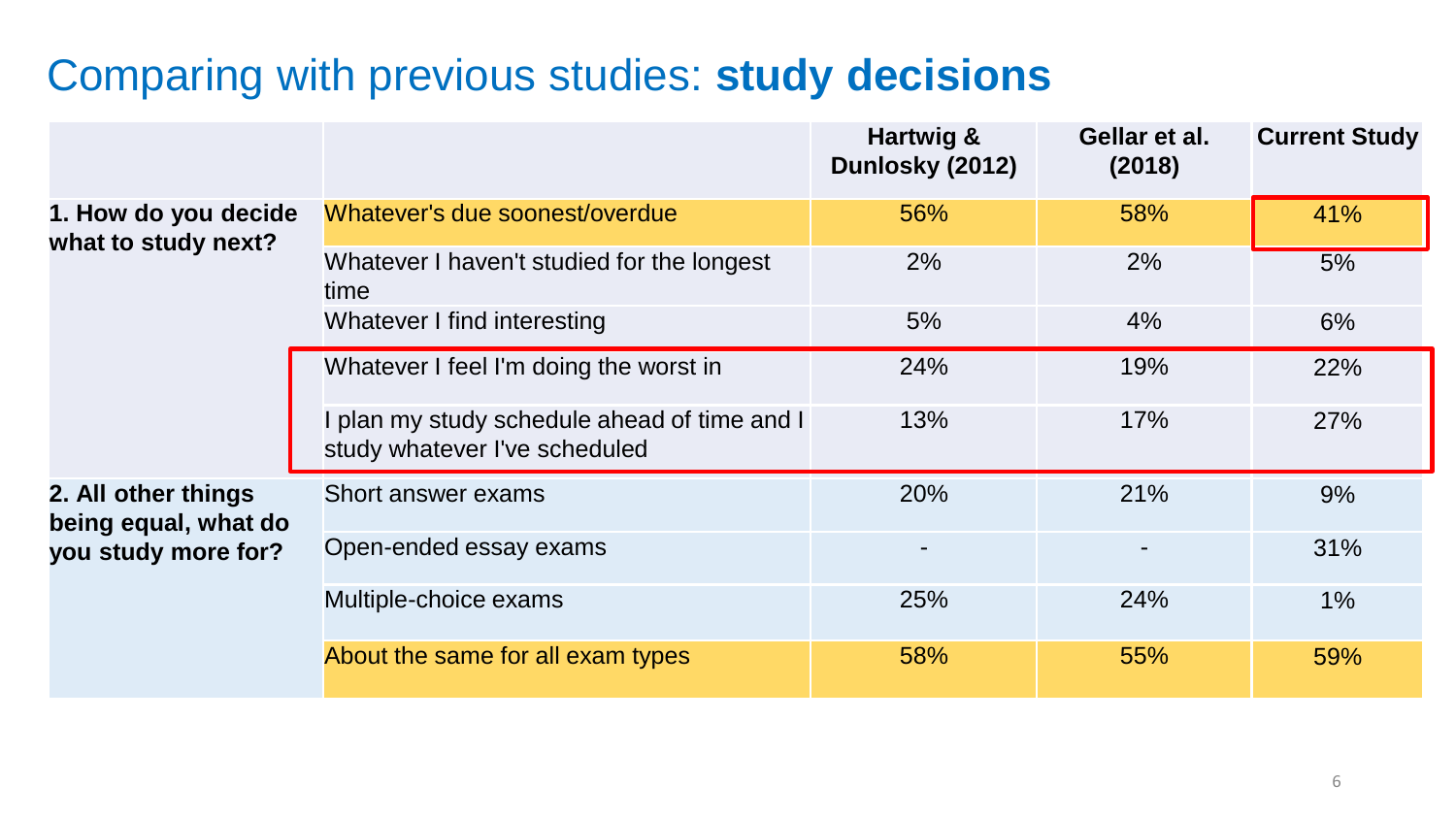#### Comparing with previous studies: **scheduling**

|                                                                    |                                                                                                       | Hartwig &<br>Dunlosky (2012) | Gellar et al.<br>(2018) | <b>Current Study</b> |
|--------------------------------------------------------------------|-------------------------------------------------------------------------------------------------------|------------------------------|-------------------------|----------------------|
| 3. What time of day do you most Morning<br>often do your studying? |                                                                                                       | $< 1\%$                      | 6%                      | 15%                  |
|                                                                    | Afternoon                                                                                             | 11%                          | 19%                     | 45%                  |
|                                                                    | Evening                                                                                               | 69%                          | 53%                     | 31%                  |
|                                                                    | Late night                                                                                            | 20%                          | 22%                     | 9%                   |
| 4. During what time of day do                                      | <b>Morning</b>                                                                                        | 15%                          | 21%                     | 37%                  |
| you believe your studying is (or<br>would be) most effective?      | Afternoon                                                                                             | 27%                          | 33%                     | 38%                  |
|                                                                    | Evening                                                                                               | 50%                          | 37%                     | 19%                  |
|                                                                    | Late night                                                                                            | 9%                           | 8%                      | 5%                   |
| 5. Which of the following best                                     | I most often space out my study<br>describes your pattern of study? sessions over multiple days/weeks | 47%                          | 17%                     | 59%                  |
|                                                                    | I most often do my studying in a<br>couple of sessions before the test<br>(i.e., light cramming)      |                              | 65%                     | 38%                  |
|                                                                    | I most often do my studying in one<br>session before the test                                         | 53%                          | 17%                     | 3%                   |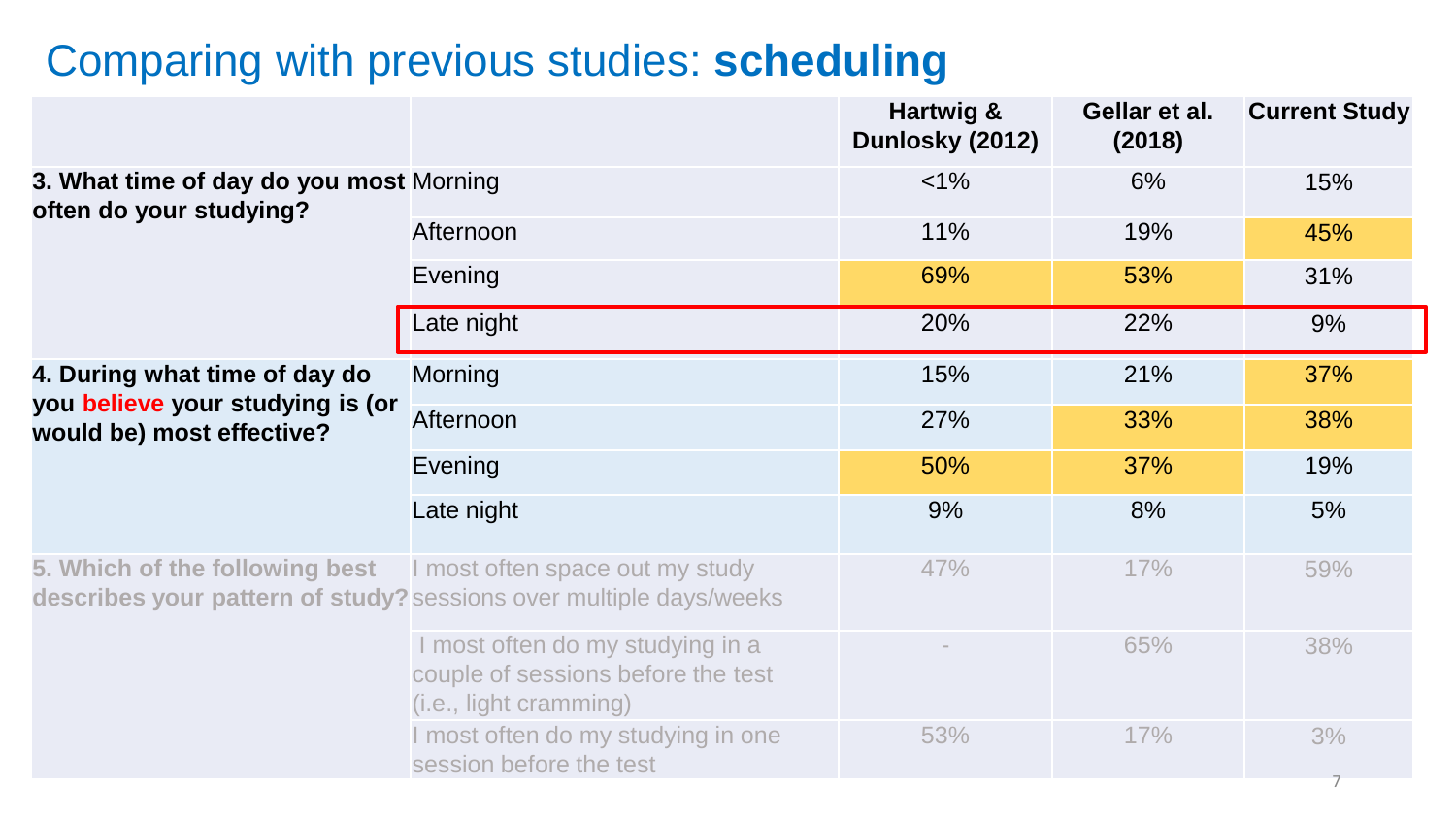#### Comparing with previous studies: **scheduling**

|                                                                    |                                                                                                       | Hartwig &<br>Dunlosky (2012) | Gellar et al.<br>(2018) | <b>Current Study</b> |
|--------------------------------------------------------------------|-------------------------------------------------------------------------------------------------------|------------------------------|-------------------------|----------------------|
| 3. What time of day do you most Morning<br>often do your studying? |                                                                                                       | $<1\%$                       | 6%                      | 15%                  |
|                                                                    | Afternoon                                                                                             | 11%                          | 19%                     | 45%                  |
|                                                                    | Evening                                                                                               | 69%                          | 53%                     | 31%                  |
|                                                                    | Late night                                                                                            | 20%                          | 22%                     | 9%                   |
| 4. During what time of day do                                      | <b>Morning</b>                                                                                        | 15%                          | 21%                     | 37%                  |
| you believe your studying is (or<br>would be) most effective?      | <b>Afternoon</b>                                                                                      | 27%                          | 33%                     | 38%                  |
|                                                                    | <b>Evening</b>                                                                                        | 50%                          | 37%                     | 19%                  |
|                                                                    | Late night                                                                                            | 9%                           | 8%                      | 5%                   |
| 5. Which of the following best                                     | I most often space out my study<br>describes your pattern of study? sessions over multiple days/weeks | 47%                          | 17%                     | 59%                  |
|                                                                    | I most often do my studying in a<br>couple of sessions before the test<br>(i.e., light cramming)      |                              | 65%                     | 38%                  |
|                                                                    | I most often do my studying in one<br>session before the test                                         | 53%                          | 17%                     | 3%<br>8              |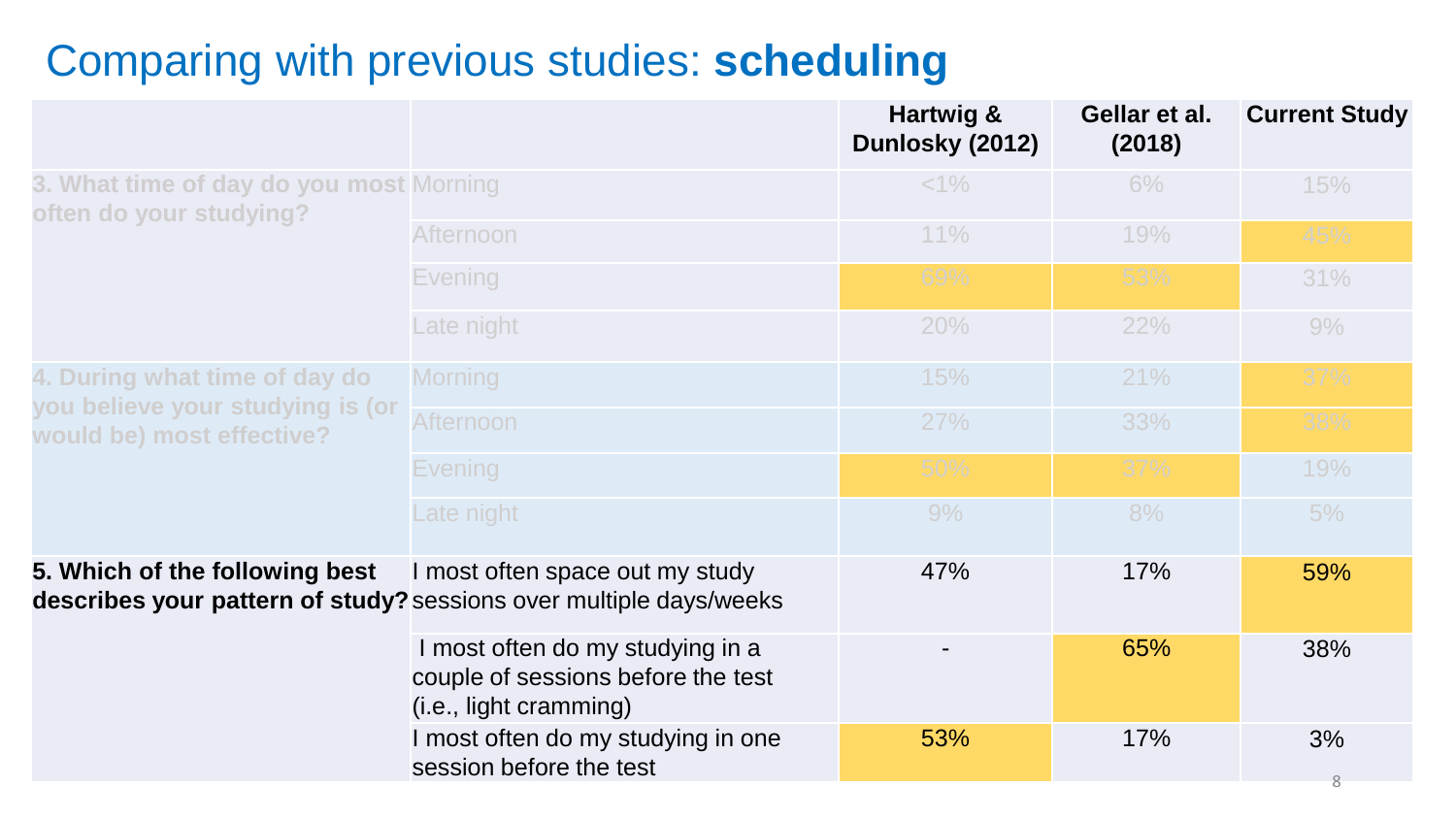#### Comparing with previous studies: **rereading vs self-testing**

|                                                                                                                    |                                                                       | Hartwig &<br>Dunlosky (2012) | Gellar et al.<br>(2018) | <b>Current Study</b> |
|--------------------------------------------------------------------------------------------------------------------|-----------------------------------------------------------------------|------------------------------|-------------------------|----------------------|
| 6. When you study, do you typically<br>read a textbook/article/other source                                        | Yes, I reread whole<br>chapters/articles                              | 19%                          | 15%                     | 16%                  |
| material more than once?                                                                                           | Yes, I reread sections that I<br>underlined/highlighted/marked        | 64%                          | 52%                     | 43%                  |
|                                                                                                                    | Not usually                                                           | 17%                          | 33%                     | 41%                  |
| 7. If you quiz yourself while you<br>study (either using a quiz at the end<br>of a chapter, or a practice quiz, or | I learn more that way than I would<br>through rereading               | 27%                          | 28%                     | 28%                  |
| flashcards, or something else), why<br>do you do so?                                                               | To figure out how well I have<br>learned the information I'm studying | 54%                          | 46%                     | 43%                  |
|                                                                                                                    | I find quizzing more enjoyable than<br>reading                        | 10%                          | 13%                     | 7%                   |
|                                                                                                                    | I usually do not quiz myself                                          | 9%                           | 13%                     | 22%                  |
| 8. Imagine that in the course of<br>studying, you become convinced                                                 | Read it again later                                                   |                              |                         | 54%                  |
| that you know the answer to a<br>certain question (e.g. the steps to a                                             | Test yourself on it again later                                       | 46%                          | 38%                     | 42%                  |
| problem). What would you do?                                                                                       | Put it aside and focus on other<br>material                           | 54%                          | 62%                     | 4%                   |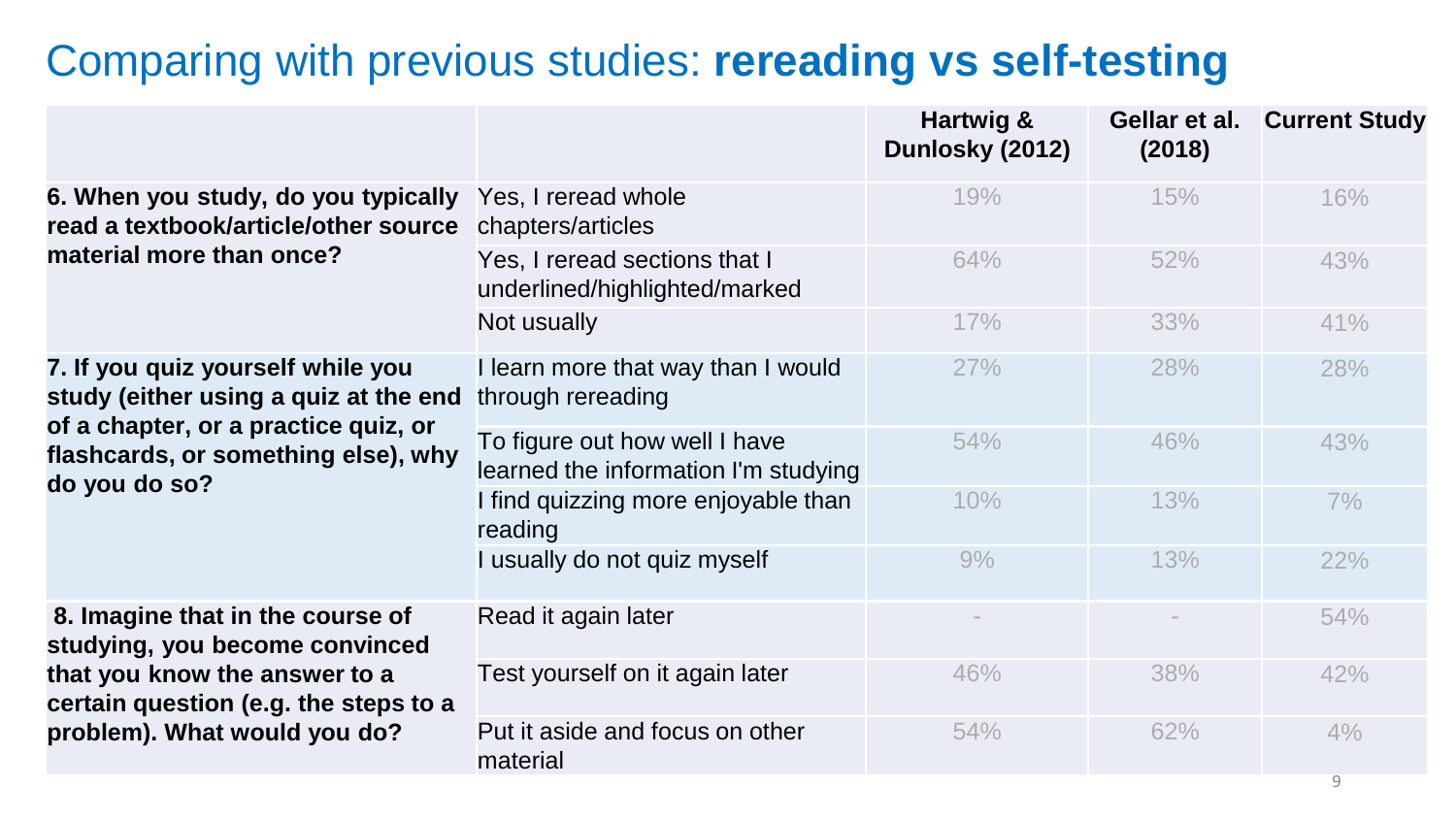#### Comparing with previous studies: **rereading vs self-testing**

|                                                                                                                    |                                                                       | Hartwig &<br>Dunlosky (2012) | Gellar et al.<br>(2018) | <b>Current Study</b> |
|--------------------------------------------------------------------------------------------------------------------|-----------------------------------------------------------------------|------------------------------|-------------------------|----------------------|
| 6. When you study, do you typically<br>read a textbook/article/other source                                        | Yes, I reread whole<br>chapters/articles                              | 19%                          | 15%                     | 16%                  |
| material more than once?                                                                                           | Yes, I reread sections that I<br>underlined/highlighted/marked        | 64%                          | 52%                     | 43%                  |
|                                                                                                                    | Not usually                                                           | 17%                          | 33%                     | 41%                  |
| 7. If you quiz yourself while you<br>study (either using a quiz at the end<br>of a chapter, or a practice quiz, or | I learn more that way than I would<br>through rereading               | 27%                          | 28%                     | 28%                  |
| flashcards, or something else), why<br>do you do so?                                                               | To figure out how well I have<br>learned the information I'm studying | 54%                          | 46%                     | 43%                  |
|                                                                                                                    | I find quizzing more enjoyable than<br>reading                        | 10%                          | 13%                     | 7%                   |
|                                                                                                                    | I usually do not quiz myself                                          | 9%                           | 13%                     | 22%                  |
| 8. Imagine that in the course of<br>studying, you become convinced                                                 | Read it again later                                                   |                              |                         | 54%                  |
| that you know the answer to a<br>$c$ ertain question (e.g. the steps to a                                          | Test yourself on it again later                                       | 46%                          | 38%                     | 42%                  |
| problem). What would you do?                                                                                       | Put it aside and focus on other<br>material                           | 54%                          | 62%                     | 4%<br>10             |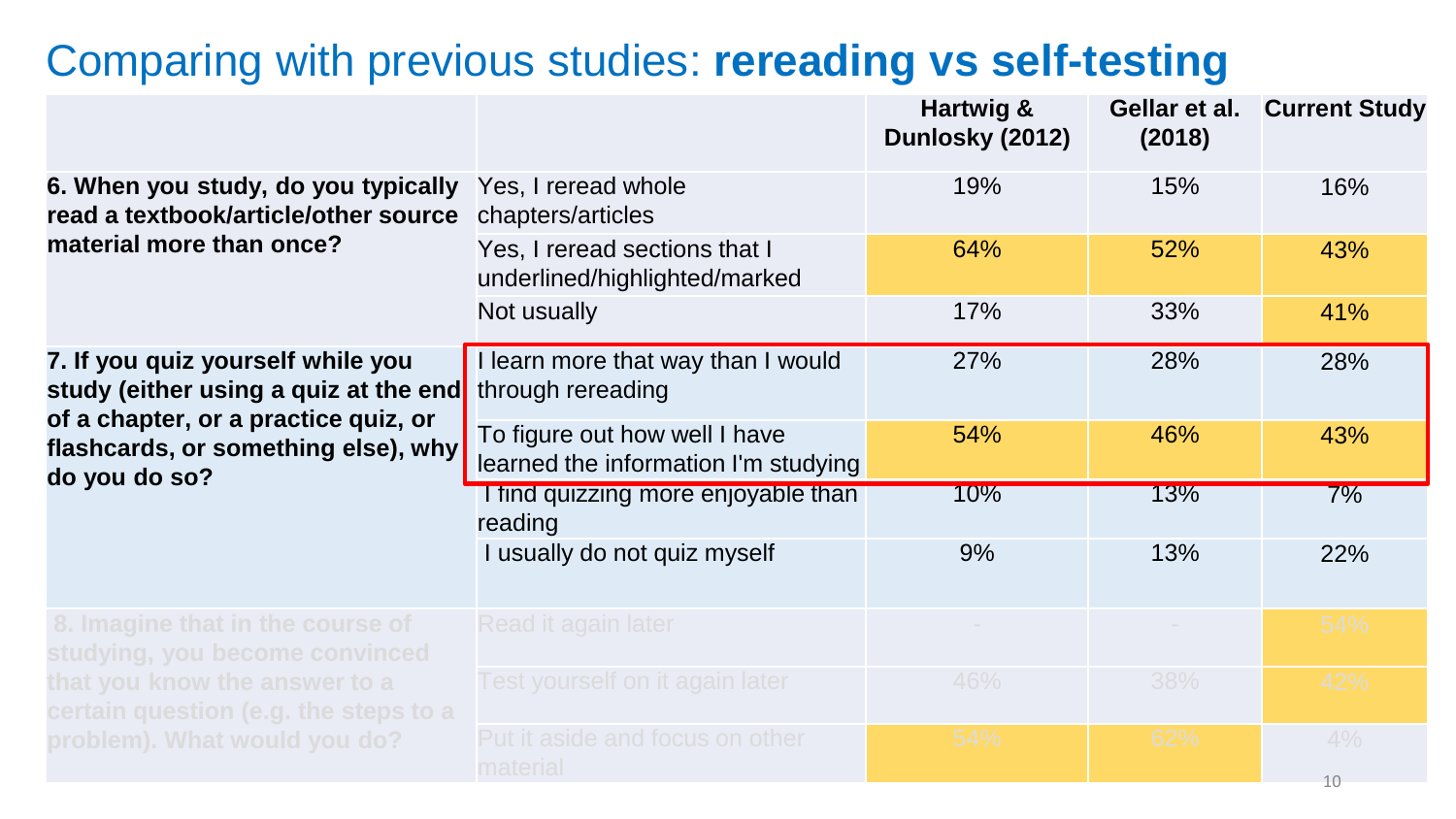#### Comparing with previous studies: **rereading vs self-testing**

|                                                                                              |                                                                       | Hartwig &<br>Dunlosky (2012) | Gellar et al.<br>(2018) | <b>Current Study</b> |
|----------------------------------------------------------------------------------------------|-----------------------------------------------------------------------|------------------------------|-------------------------|----------------------|
| 6. When you study, do you typically<br>read a textbook/article/other source                  | Yes, I reread whole<br>chapters/articles                              | 19%                          | 15%                     | 16%                  |
| material more than once?                                                                     | Yes, I reread sections that I<br>underlined/highlighted/marked        | 64%                          | 52%                     | 43%                  |
|                                                                                              | Not usually                                                           | 17%                          | 33%                     | 41%                  |
| 7. If you quiz yourself while you<br>study (either using a quiz at the end                   | I learn more that way than I would<br>through rereading               | 27%                          | 28%                     | 28%                  |
| of a chapter, or a practice quiz, or<br>flashcards, or something else), why<br>do you do so? | To figure out how well I have<br>learned the information I'm studying | 54%                          | 46%                     | 43%                  |
|                                                                                              | I find quizzing more enjoyable than<br>reading                        | 10%                          | 13%                     | 7%                   |
|                                                                                              | I usually do not quiz myself                                          | 9%                           | 13%                     | 22%                  |
| 8. Imagine that in the course of<br>studying, you become convinced                           | Read it again later                                                   | $\overline{\phantom{a}}$     |                         | 54%                  |
| that you know the answer to a<br>certain question (e.g. the steps to a                       | Test yourself on it again later                                       | 46%                          | 38%                     | 42%                  |
| problem). What would you do?                                                                 | Put it aside and focus on other<br>material                           | 54%                          | 62%                     | 4%                   |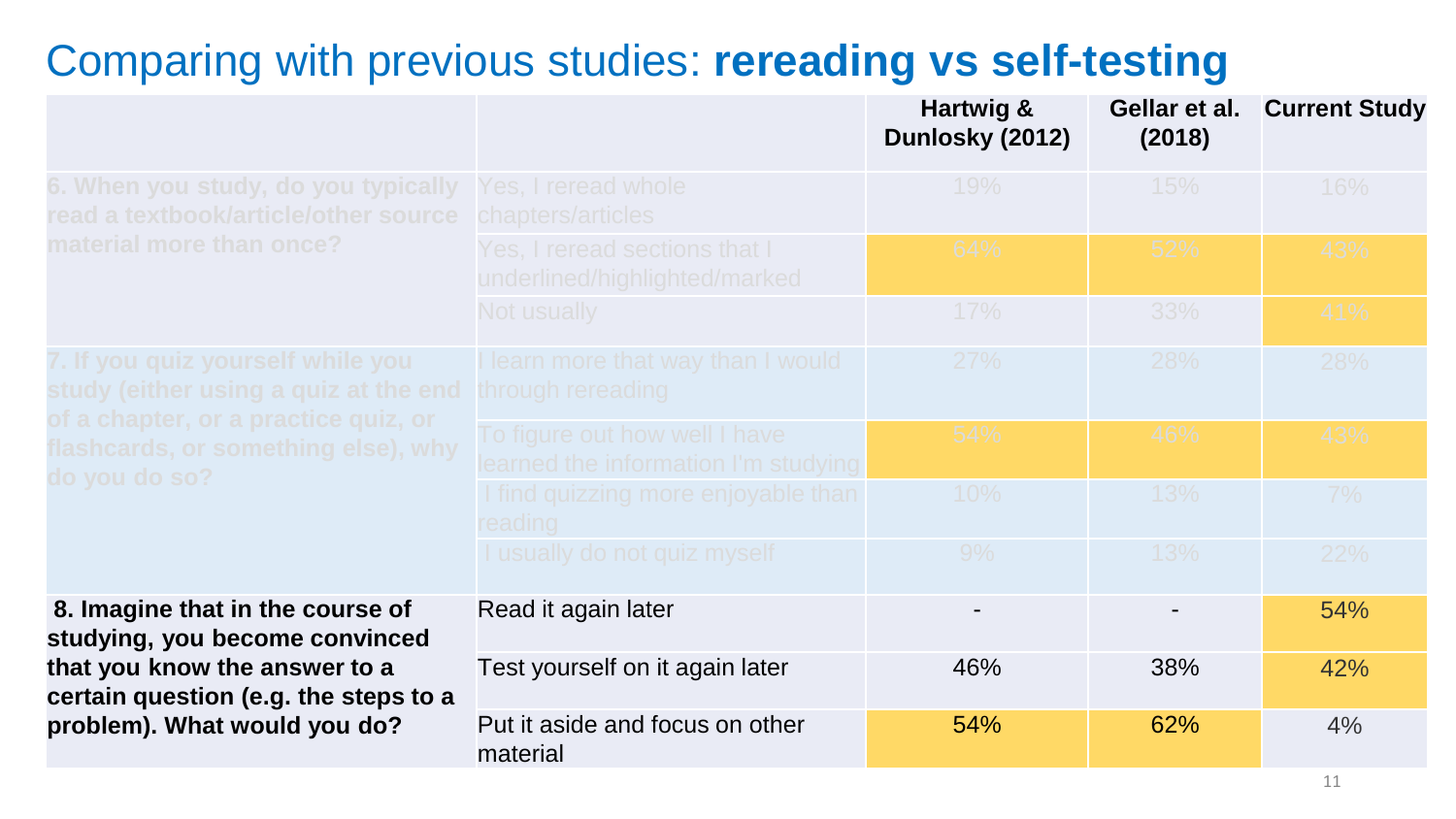Research Question:

2. Are students' endorsement of study strategies related to engineering programme, gender, prior math performance, and grade goals?

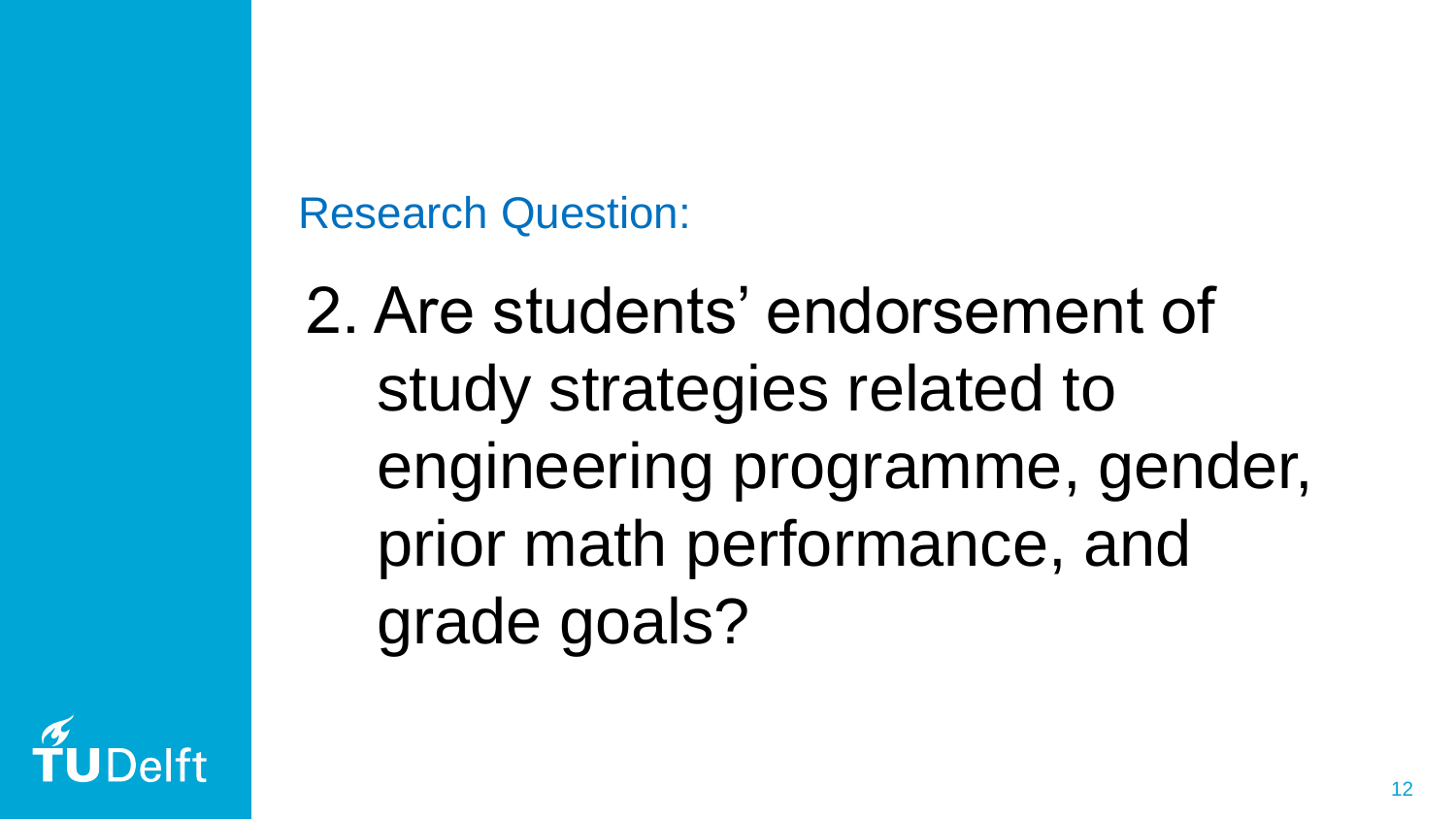## Results from Chi-Square Test

|                | <b>Questions</b>                                                                                                                                                       | Programme | Gender | Prior<br>Math | Min. Grade<br>Satisfied | Grade<br>Expect  | Grade<br>Aim |
|----------------|------------------------------------------------------------------------------------------------------------------------------------------------------------------------|-----------|--------|---------------|-------------------------|------------------|--------------|
| 1              | How do you decide what to study next?                                                                                                                                  | .03       | .12    | .26           | .01                     | .46              | .01          |
| $\overline{2}$ | All other things being equal, what do you study more for?                                                                                                              | .29       | .04    | .77           | .98                     | .81              | .39          |
| 3              | What time of day do you most often do your studying?                                                                                                                   | .01       | .32    | .75           | .35                     | .23              | .77          |
| 4              | During what time of day do you believe your studying is<br>(or would be) most effective?                                                                               | .26       | .52    | .60           | .70                     | .21              | .40          |
| 5              | Which of the following best describes your pattern of<br>study?                                                                                                        | ,23       | .03    | .12           | .36                     | .06              | .01          |
| 6              | When you study, do you typically read a<br>textbook/article/other source material more than once?                                                                      | .31       | .01    | .71           | .51                     | .50 <sub>1</sub> | .68          |
| 7              | If you quiz yourself while you study (either using a quiz<br>at the end of a chapter, or a practice quiz, or flashcards,<br>or something else), why do you do so?      | .58       | .01    | .31           | .65                     | .003             | .01          |
| 8              | Imagine that in the course of studying, you become<br>convinced that you know the answer to a certain<br>question (e.g. the steps to a problem). What would you<br>do? | .11       | .60    | .92           | .71                     | .09              | .003<br>13   |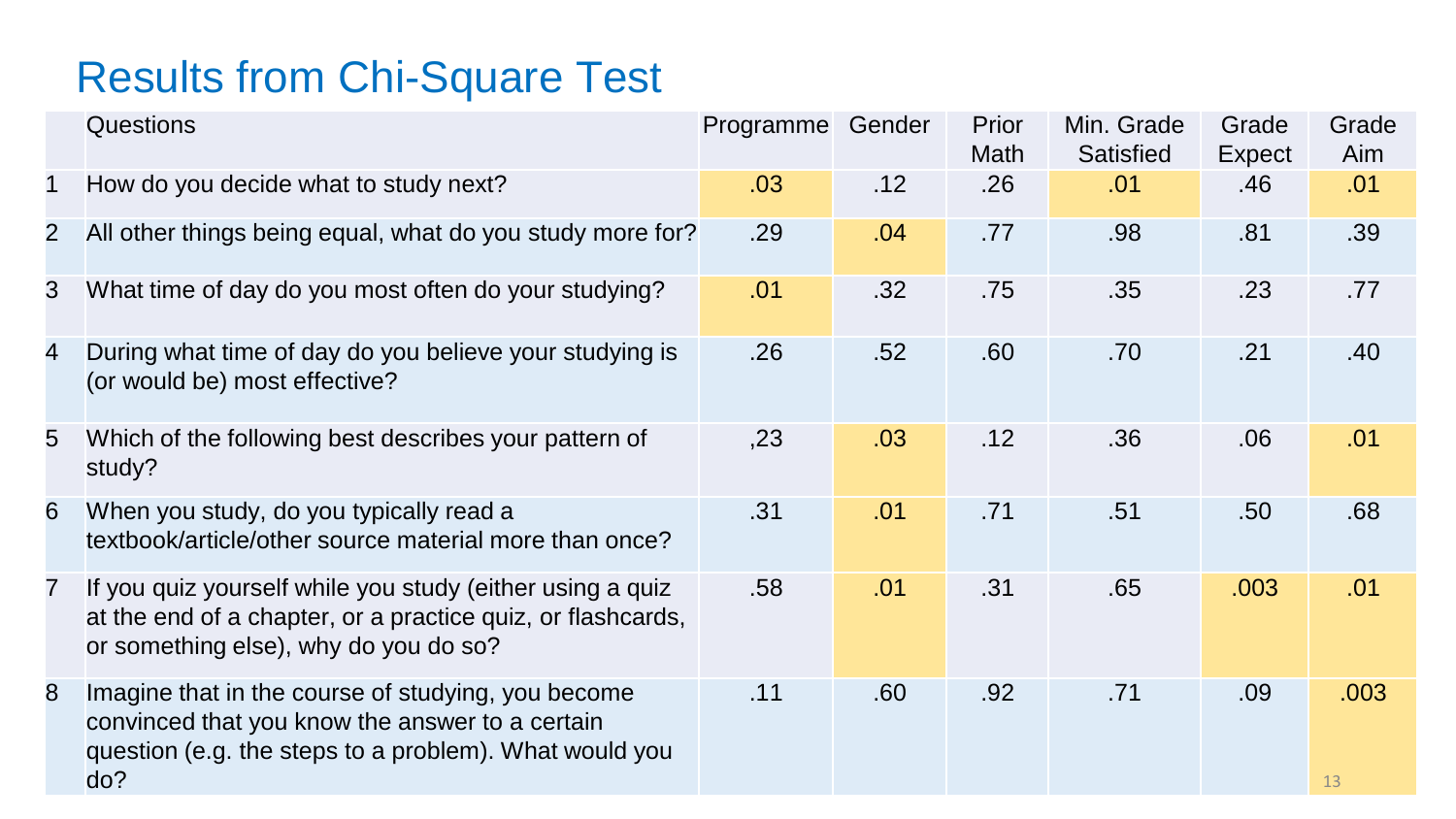## Results from Chi-Square Test

|                | Questions                                                                                                                                                           | Course | Gender | Prior<br>Math | Min. Grade<br>Satisfied | Grade<br>Expect  | Grade<br>Aim |
|----------------|---------------------------------------------------------------------------------------------------------------------------------------------------------------------|--------|--------|---------------|-------------------------|------------------|--------------|
| 1              | How do you decide what to study next?                                                                                                                               | .03    | .12    | .26           | .01                     | .46              | .01          |
| $\overline{2}$ | All other things being equal, what do you study more for?                                                                                                           | .29    | .04    | .77           | .98                     | .81              | .39          |
| 3              | What time of day do you most often do your studying?                                                                                                                | .01    | .32    | .75           | .35                     | .23              | .77          |
| 4              | During what time of day do you believe your studying is (or<br>would be) most effective?                                                                            | .26    | .52    | .60           | .70                     | .21              | .40          |
| 5              | Which of the following best describes your pattern of<br>study?                                                                                                     | , 23   | .03    | .12           | .36                     | .06              | .01          |
| 6              | When you study, do you typically read a<br>textbook/article/other source material more than once?                                                                   | .31    | .01    | .71           | .51                     | .50 <sub>1</sub> | .68          |
| 7              | If you quiz yourself while you study (either using a quiz at<br>the end of a chapter, or a practice quiz, or flashcards, or<br>something else), why do you do so?   | .58    | .01    | .31           | .65                     | .003             | .01          |
| 8              | Imagine that in the course of studying, you become<br>convinced that you know the answer to a certain question<br>(e.g. the steps to a problem). What would you do? | .11    | .60    | .92           | .71                     | .09              | .003         |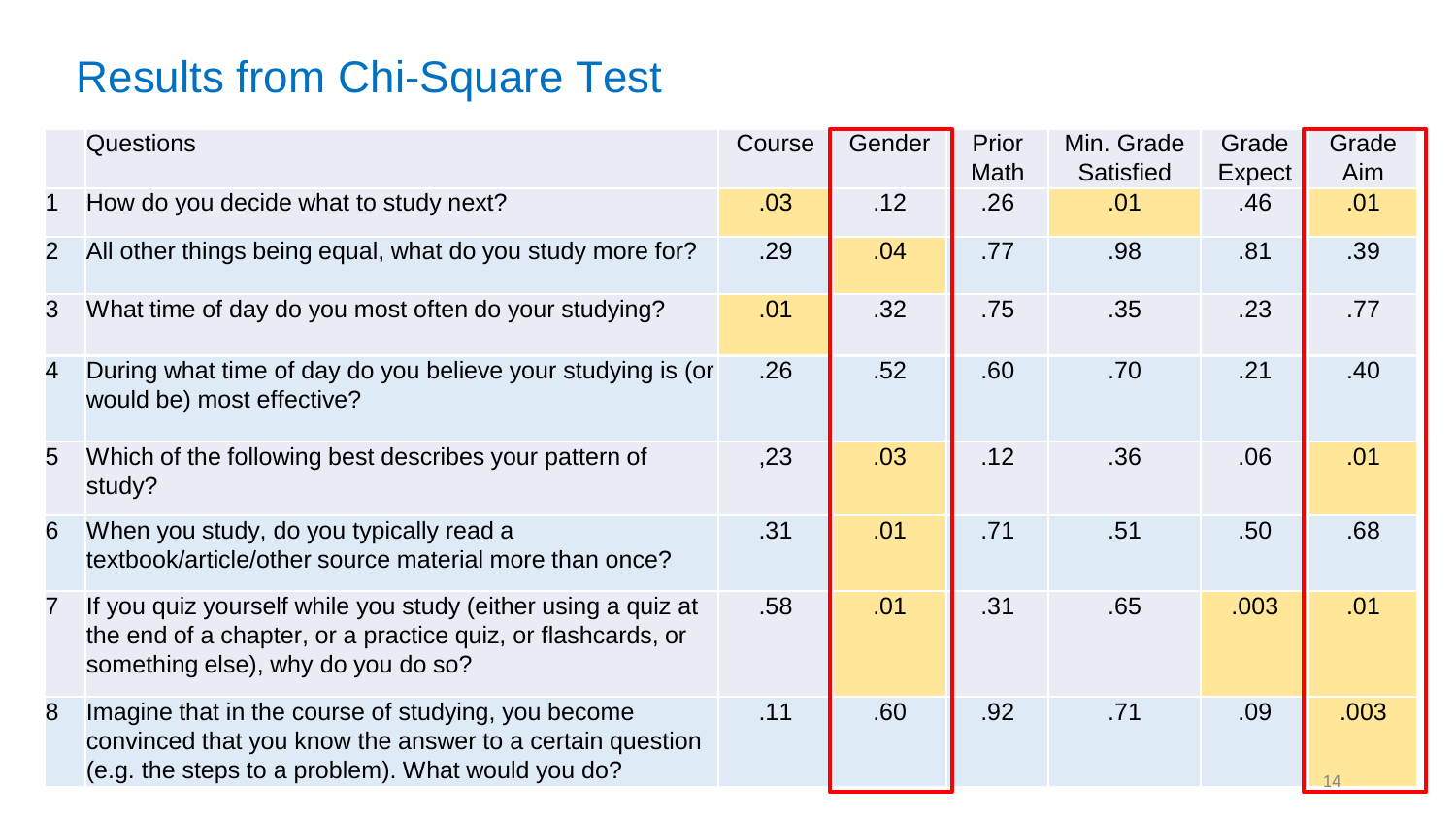## **Discussion**

- Aligned (Q1,2,6,7): deadlines and use of self-testing as metacognitive tool
- Not aligned (Q3,4,5,8): scheduling patterns, planning
- Differences in endorsement of study strategies

## Future Directions

- Are students' self-reports aligned with actual study behavior?
- How to support use of effective learning strategies?